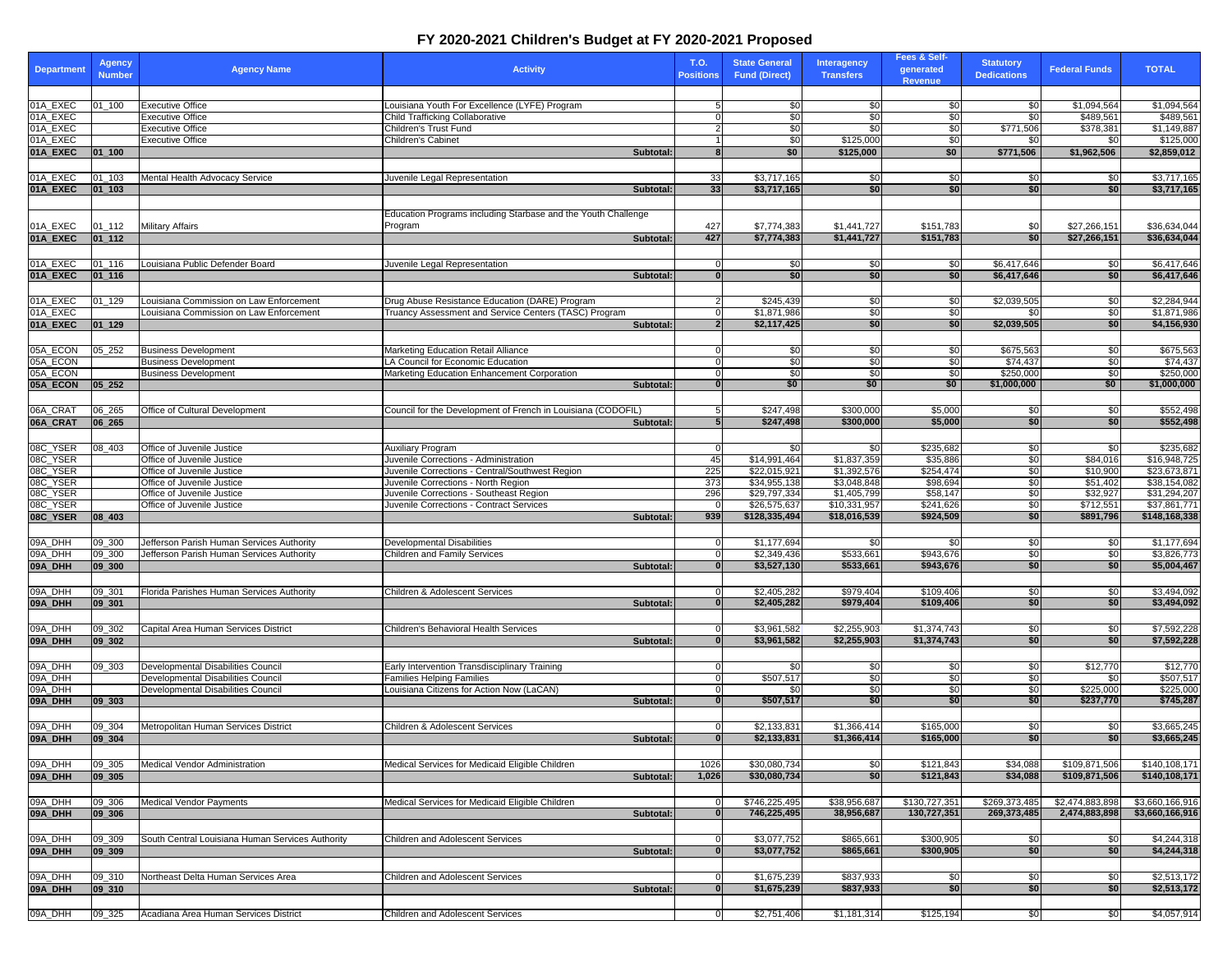## **FY 2020-2021 Children's Budget at FY 2020-2021 Proposed**

| Department           | Agency<br><b>Number</b> | <b>Agency Name</b>                                                           | <b>Activity</b>                                                                                 |                 | T.O.<br><b>Positions</b> | <b>State General</b><br><b>Fund (Direct)</b> | <b>Interagency</b><br><b>Transfers</b> | Fees & Self-<br>generated<br><b>Revenue</b> | <b>Statutory</b><br><b>Dedications</b> | <b>Federal Funds</b>          | <b>TOTAL</b>                  |
|----------------------|-------------------------|------------------------------------------------------------------------------|-------------------------------------------------------------------------------------------------|-----------------|--------------------------|----------------------------------------------|----------------------------------------|---------------------------------------------|----------------------------------------|-------------------------------|-------------------------------|
|                      |                         |                                                                              |                                                                                                 |                 |                          |                                              |                                        |                                             |                                        |                               |                               |
| 09A_DHH              | 09_325                  |                                                                              |                                                                                                 | Subtotal:       | $\bf{0}$                 | \$2,751,406                                  | \$1,181,314                            | \$125,194                                   | \$0                                    | \$0                           | \$4,057,914                   |
|                      |                         |                                                                              | Maternal, Infant, and Early Childhood Home Visiting (MIECHV) -                                  |                 |                          |                                              |                                        |                                             |                                        |                               |                               |
| 09A_DHH              | 09_326                  | Office of Public Health                                                      | Mental Health                                                                                   |                 | 12                       | \$0                                          | \$0                                    | \$0                                         | \$0                                    | \$11,496,767                  | \$11,496,767                  |
| 09A_DHH              |                         | Office of Public Health                                                      | Child Death Review                                                                              |                 |                          | \$0                                          | \$0                                    | \$0                                         | \$0                                    | \$50,000                      | \$50,000                      |
| 09A_DHH              |                         | Office of Public Health                                                      | Children's Special Health Services                                                              |                 | 29                       | \$293,719                                    | \$21,433                               | \$147,021                                   | \$0                                    | \$6,044,314                   | \$6,506,487                   |
| 09A_DHH<br>09A_DHH   |                         | Office of Public Health<br>Office of Public Health                           | Genetics<br>HIV/Perinatal & AIDS Drug Assistance                                                |                 | 26                       | \$3,775,000                                  | \$15,000<br>\$0                        | \$3,550,000                                 | \$0<br>\$0                             | \$780,000<br>\$2,082,989      | \$8,120,000<br>\$2,082,989    |
| 09A_DHH              |                         | Office of Public Health                                                      | Immunization                                                                                    |                 | 43                       | \$0<br>\$2,396,390                           | \$0                                    | \$0<br>\$422,828                            | \$0                                    | \$3,179,198                   | \$5,998,416                   |
| 09A_DHH              |                         | Office of Public Health                                                      | Lead Poisoning Prevention                                                                       |                 |                          | \$42,125                                     | \$0                                    | \$0                                         | \$0                                    | \$866,250                     | \$908,375                     |
| 09A_DHH              |                         | Office of Public Health                                                      | Maternal and Child Health                                                                       |                 | 10                       | \$0                                          | \$0                                    | \$0                                         | \$0                                    | \$6,581,674                   | \$6,581,674                   |
| 09A DHH              |                         | Office of Public Health                                                      | Nurse Family Partnership                                                                        |                 | 27                       | \$2,600,000                                  | \$2,877,075                            | \$0                                         | \$0                                    | \$4,339,889                   | \$9,816,964                   |
| 09A_DHH<br>09A_DHH   | 09_326                  | Office of Public Health                                                      | <b>Nutrition Services</b>                                                                       | Subtotal:       | 130<br>280               | \$19,185<br>\$9,126,419                      | \$0<br>\$2,913,508                     | \$37,815<br>\$4,157,664                     | \$0<br>\$0                             | \$86,514,497<br>\$121,935,578 | \$86,571,497<br>\$138,133,169 |
|                      |                         |                                                                              |                                                                                                 |                 |                          |                                              |                                        |                                             |                                        |                               |                               |
| 09A_DHH              | 09_330                  | Office of Behavioral Health                                                  | Administration of Children's Services                                                           |                 | 13                       | \$928,185                                    | \$280,471                              | \$0                                         | \$0                                    | \$7,495,391                   | \$8,704,047                   |
| 09A_DHH              | 09_330                  |                                                                              |                                                                                                 | Subtotal:       | 13                       | \$928,185                                    | \$280,471                              | \$0                                         | \$0                                    | \$7,495,391                   | \$8,704,047                   |
|                      |                         |                                                                              |                                                                                                 |                 |                          |                                              |                                        |                                             |                                        |                               |                               |
| 09A_DHH              | 09 340                  | Office for Citizens with Developmental Disabilities                          | <b>Early Steps</b>                                                                              |                 | 13                       | \$15,927,598                                 | \$0                                    | \$510,000                                   | \$0                                    | \$7,015,177                   | \$23,452,775                  |
| 09A_DHH              |                         | Office for Citizens with Developmental Disabilities                          | Louisiana Special Education Center - Education                                                  |                 | 197                      | \$0                                          | \$18,313,915                           | \$40,000                                    | \$0                                    | \$0                           | \$18,353,915                  |
| 09A_DHH<br>09A_DHH   | 09_340                  | Office for Citizens with Developmental Disabilities                          | Pinecrest SSC - Residential & Community-Based Services                                          | Subtotal:       | 131<br>341               | \$0<br>\$15,927,598                          | \$11,710,119<br>\$30,024,034           | \$0<br>\$550,000                            | \$0<br>\$0                             | \$0<br>\$7,015,177            | \$11,710,119<br>\$53,516,809  |
|                      |                         |                                                                              |                                                                                                 |                 |                          |                                              |                                        |                                             |                                        |                               |                               |
| 09A_DHH              | 09_375                  | Imperial Calcasieu Human Services Authority                                  | Children and Adolescent Services                                                                |                 | 0                        | \$884,885                                    | \$77,715                               | \$0                                         | \$0                                    | \$0                           | \$962,600                     |
| 09A_DHH              | 09_375                  |                                                                              |                                                                                                 | Subtotal:       | $\mathbf{0}$             | \$884,885                                    | \$77,715                               | \$0                                         | \$0                                    | \$0                           | \$962,600                     |
|                      |                         |                                                                              |                                                                                                 |                 |                          |                                              |                                        |                                             |                                        |                               |                               |
| 09A_DHH              | 09_376                  | Central Louisiana Human Services District                                    | Children and Adolescent Services                                                                |                 |                          | \$1,526,465                                  | \$489,763                              | \$0                                         | \$0                                    | \$0                           | \$2,016,228                   |
| 09A_DHH              | 09_376                  |                                                                              |                                                                                                 | Subtotal:       | $\bf{0}$                 | \$1,526,465                                  | \$489,763                              | \$0                                         | \$0                                    | \$0                           | \$2,016,228                   |
|                      |                         |                                                                              |                                                                                                 |                 |                          |                                              |                                        |                                             |                                        |                               |                               |
| 09A_DHH              | 09_377                  | Northwest Louisiana Human Services District                                  | <b>Children and Adolescent Services</b>                                                         |                 | 0<br>$\bf{0}$            | \$346,425                                    | \$511,436                              | \$61,134                                    | \$0                                    | \$0<br>\$0                    | \$918,995                     |
| 09A_DHH              | 09_377                  |                                                                              |                                                                                                 | Subtotal:       |                          | \$346,425                                    | \$511,436                              | \$61,134                                    | \$0                                    |                               | \$918,995                     |
| 10A_DCFS             |                         | Office of Children & Family Services                                         | Child Welfare Services                                                                          |                 | 545                      | \$37,978,33                                  | \$0                                    | \$2,601,768                                 | \$0                                    | \$90,813,380                  | \$131,393,479                 |
| 10A_DCFS             |                         | Office of Children & Family Services                                         | <b>Disability Determinations</b>                                                                |                 | 48                       | \$0                                          | \$0                                    | \$0                                         | \$0                                    | \$9,827,661                   | \$9,827,661                   |
| 10A_DCFS             |                         | Office of Children & Family Services                                         | Family Violence                                                                                 |                 |                          | \$0                                          | \$0                                    | \$0                                         | \$0                                    | \$1,713,760                   | \$1,713,760                   |
| 10A_DCFS             |                         | Office of Children & Family Services                                         | Payments to TANF Recipients                                                                     |                 | 13                       | \$0                                          | \$0                                    | \$0                                         | \$0                                    | \$93,356,339                  | \$93,356,339                  |
| 10A_DCFS<br>10A DCFS |                         | Office of Children & Family Services<br>Office of Children & Family Services | Supplemental Nutritional Assistance Program (SNAP)<br><b>Child Support Enforcement Services</b> |                 | 355<br>541               | \$30,456,414<br>\$23,639,122                 | \$0<br>\$0                             | \$0<br>\$0                                  | \$0<br>\$0                             | \$50,444,424<br>\$71,880,635  | \$80,900,838<br>\$95,519,757  |
| 10A_DCFS             |                         | Office of Children & Family Services                                         | Temporary Assistance to Needy Families (TANF) Initiatives                                       |                 | 43                       | \$0                                          | \$0                                    | \$0                                         | \$0                                    | \$17,780,577                  | \$17,780,577                  |
| 10A_DCFS             | 10 360                  |                                                                              |                                                                                                 | Subtotal:       | 1,546                    | \$92,073,867                                 | \$0                                    | \$2,601,768                                 | \$0                                    | \$335,816,776                 | \$430,492,411                 |
|                      |                         |                                                                              |                                                                                                 |                 |                          |                                              |                                        |                                             |                                        |                               |                               |
| 11A_NATR             | 11_431                  | Office of the Secretary                                                      | Outreach & Public Information for Children                                                      |                 | 0                        | \$0                                          | \$0                                    | \$0                                         | \$0                                    | \$18,540                      | \$18,540                      |
| 11A_NATR             | 11_431                  |                                                                              |                                                                                                 | Subtotal:       | $\Omega$                 | \$0                                          | \$0                                    | \$0                                         | \$0                                    | \$18,540                      | \$18,540                      |
|                      |                         |                                                                              |                                                                                                 |                 |                          |                                              |                                        |                                             |                                        |                               |                               |
| 11A_NATR<br>11A_NATR | 11_432<br>11_432        | Office of Conservation                                                       | Outreach & Information for Children                                                             | Subtotal:       | 0                        | \$0<br>\$0                                   | \$0<br>\$0                             | \$0<br>\$0                                  | \$25,941<br>\$25,941                   | \$23,540<br>\$23,540          | \$49,481<br>\$49,481          |
|                      |                         |                                                                              |                                                                                                 |                 |                          |                                              |                                        |                                             |                                        |                               |                               |
| 11A_NATR             | 11_435                  | Office of Coastal Management                                                 | Outreach & Public Information for Children                                                      |                 | $\Omega$                 | \$0                                          | \$0                                    | \$0                                         | \$0                                    | \$5,000                       | \$5,000                       |
| 11A_NATR             | 11_435                  |                                                                              |                                                                                                 | Subtotal:       |                          | \$0                                          | \$0                                    | \$0                                         | \$0                                    | \$5,000                       | \$5,000                       |
|                      |                         |                                                                              |                                                                                                 |                 |                          |                                              |                                        |                                             |                                        |                               |                               |
| 14A_LWC              | 14_474                  | Workforce Support & Training                                                 | Services to Youth                                                                               |                 | $\Omega$                 | \$0                                          | \$0                                    | \$0                                         | \$0                                    | \$11,988,344                  | \$11,988,344                  |
| 14A_LWC              | 14_474                  |                                                                              |                                                                                                 | Subtotal:       | $\bf{0}$                 | \$0                                          | \$0                                    | \$0                                         | \$0                                    | \$11,988,344                  | \$11,988,344                  |
|                      |                         |                                                                              |                                                                                                 |                 |                          |                                              |                                        |                                             |                                        | \$2,235,443                   |                               |
| 19A HIED<br>19A HIED |                         | 19A 600 Louisiana State University System                                    | 4-H Youth Development<br>Healthcare, Education, Training, & Patient Services                    |                 | 0                        | \$9,479,052<br>\$5,595,093                   | \$0<br>\$0                             | \$214,300<br>\$1,877,842                    | \$0<br>\$156,165                       | \$0                           | \$11,928,795<br>\$7,629,100   |
| 19A HIED             | 19A 600                 | Louisiana State University System                                            |                                                                                                 | <b>Subtotal</b> | $\bf{0}$                 | \$15,074,145                                 | \$0                                    | \$2,092,142                                 | \$156,165                              | \$2,235,443                   | \$19,557,895                  |
|                      |                         |                                                                              |                                                                                                 |                 |                          |                                              |                                        |                                             |                                        |                               |                               |
| 19A_HIED             |                         | 19A_615 Southern University System                                           | Child Development Resource Laboratory                                                           |                 | 0                        | \$366,230                                    | \$0                                    | \$0                                         | \$0                                    | \$0                           | \$366.230                     |
| 19A_HIED             | 19A_615                 |                                                                              |                                                                                                 | Subtotal:       | $\mathbf{0}$             | \$366,230                                    | \$0                                    | \$0                                         | \$0                                    | \$0                           | \$366,230                     |
|                      |                         |                                                                              |                                                                                                 |                 |                          |                                              |                                        |                                             |                                        |                               |                               |
| 19A HIED             | 19A 671                 | Board of Regents, Office of Student Financial Assistance                     | START College Saving Plan                                                                       |                 | 0                        | \$4,106,125                                  | \$0                                    | \$0                                         | \$0                                    | \$0                           | \$4,106,125                   |
| 19A_HIED             | 19A 671                 |                                                                              |                                                                                                 | Subtotal:       | $\mathbf{0}$             | \$4,106,125                                  | \$0                                    | \$0                                         | \$0                                    | \$0                           | \$4,106,125                   |
|                      |                         | Louisiana Schools for the Deaf and Visually Impaired                         |                                                                                                 |                 |                          |                                              |                                        |                                             |                                        |                               |                               |
| 19B_OTED<br>19B_OTED | 19B 653                 | Louisiana Schools for the Deaf and Visually Impaired                         | Children's Services<br>Instruction                                                              |                 | 88<br>118                | \$10,439,197<br>\$8,153,750                  | \$392,310<br>\$1,214,344               | \$104,245<br>\$3,000                        | \$0<br>\$77,131                        | \$0<br>\$0                    | \$10,935,752<br>\$9,448,225   |
| 19B_OTED             |                         | Louisiana Schools for the Deaf and Visually Impaired                         | Residential                                                                                     |                 | 70                       | \$4,740,193                                  | \$818,691                              | \$0                                         | \$76,353                               | \$0                           | \$5,635,237                   |
| 19B_OTED             |                         | Louisiana Schools for the Deaf and Visually Impaired                         | <b>Student Center</b>                                                                           |                 | 0                        | \$0                                          | \$0                                    | \$2,500                                     | \$0                                    | \$0                           | \$2,500                       |